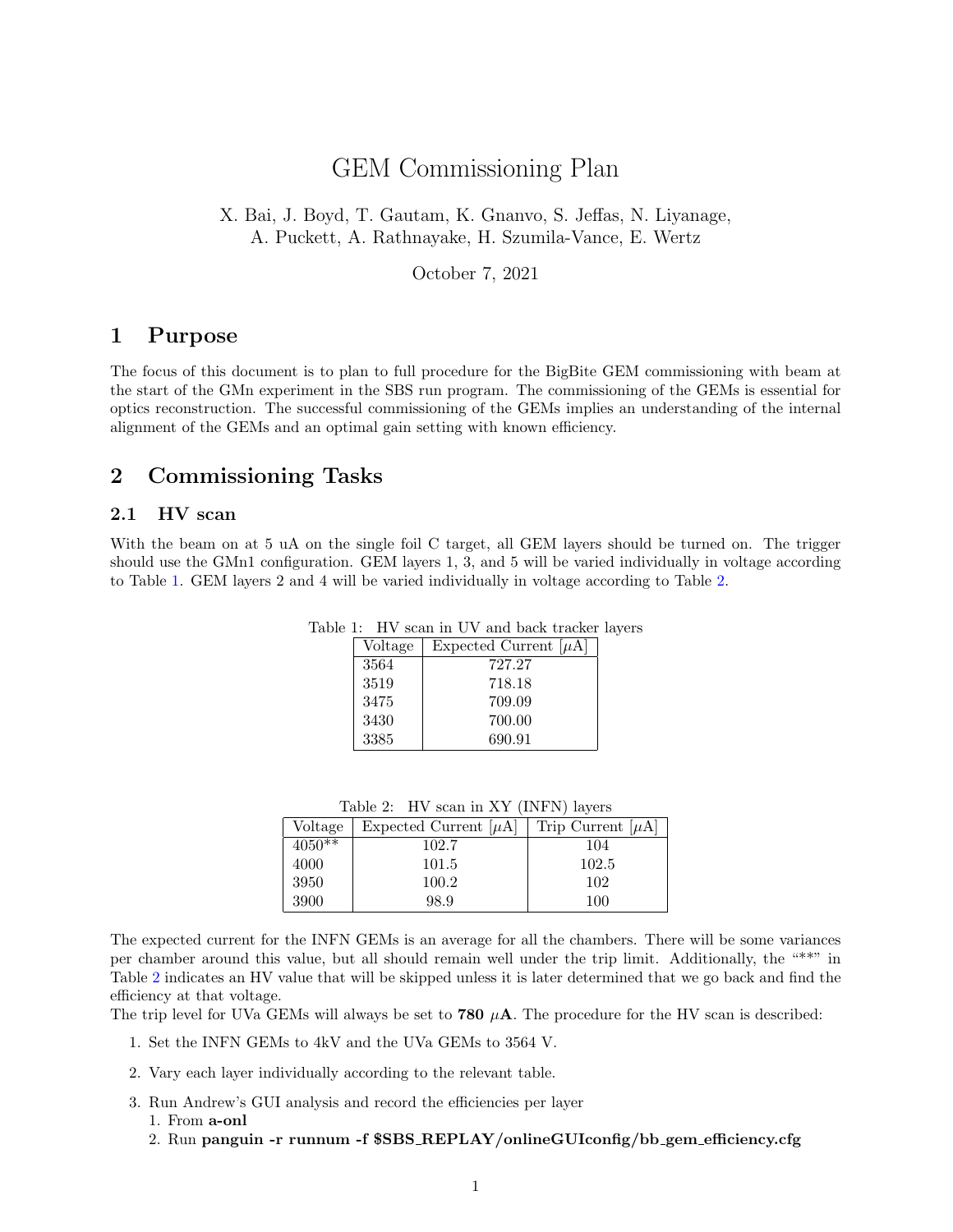4. Plot the efficiencies per layer vs the voltage. Use the numbers generated by Fig. [1.](#page-1-0)



<span id="page-1-0"></span>Figure 1: GUI used to record efficiency numbers. Note that Module 0 is Layer 1 UV, and Module 4 is Layer 3 UV. Modules 1-3 correspond to J0 (bot-mid-top) and Modules 5-7 correspond to J2 (bot-mid-top). Modules 8-11 corrsepond to the backtracker from top to bottom.

#### 2.2 Alignment

With the single carbon foil target and sieve installed, ramp BB magnet to off. Ask for a stable beam current of 1  $\mu$ A.

- 1. Log into a-onl@aonlX. The relevant script is at: \$SBS REPLAY/scripts/gems/GEM align.C
- 2. Replay the run using the GEMs-only replay.

Replay should produce a file as **GEM** alignment info  $bb$ -gem runXXXXX.txt. This file contains the GEM position and angle information that the replay used (read from database) in the format the alignment script wants.

3. Setup the config file

-In \$SBS\_REPLAY/scripts/gems there are files called "configalign\_bbgem\_XXX.txt" where XXX is a run number. Copy one of these files, and replace XXX with the run number you want to use for the alignment.

-Copy-paste the information from "GEM alignment info ..." produced by the replay into the alignment config file you want to use. This ensures that the starting positions and angles for the alignment match the ones used by the replay.

-You may also need to tweak the global cut used to select tracks for the alignment. The chi2 cut and number of tracks cut and track number of hits cut might need to be adjusted depending on the quality of the initial alignment. For now, include a cut bb.gem.track.nhits>=4.

-Put the list of root files to be included in the alignment at the top of the file before the keyword "endlist".

- 4. .L gems/GEM align.C+
- 5. GEM align("configfilename.txt");

This will start the alignment process. You will get many output files including:

-GEM align results bb gem.root where you can see the quality of the results before replaying. -newGEMalignment.txt contains the alignment results in the format needed for the alignment script